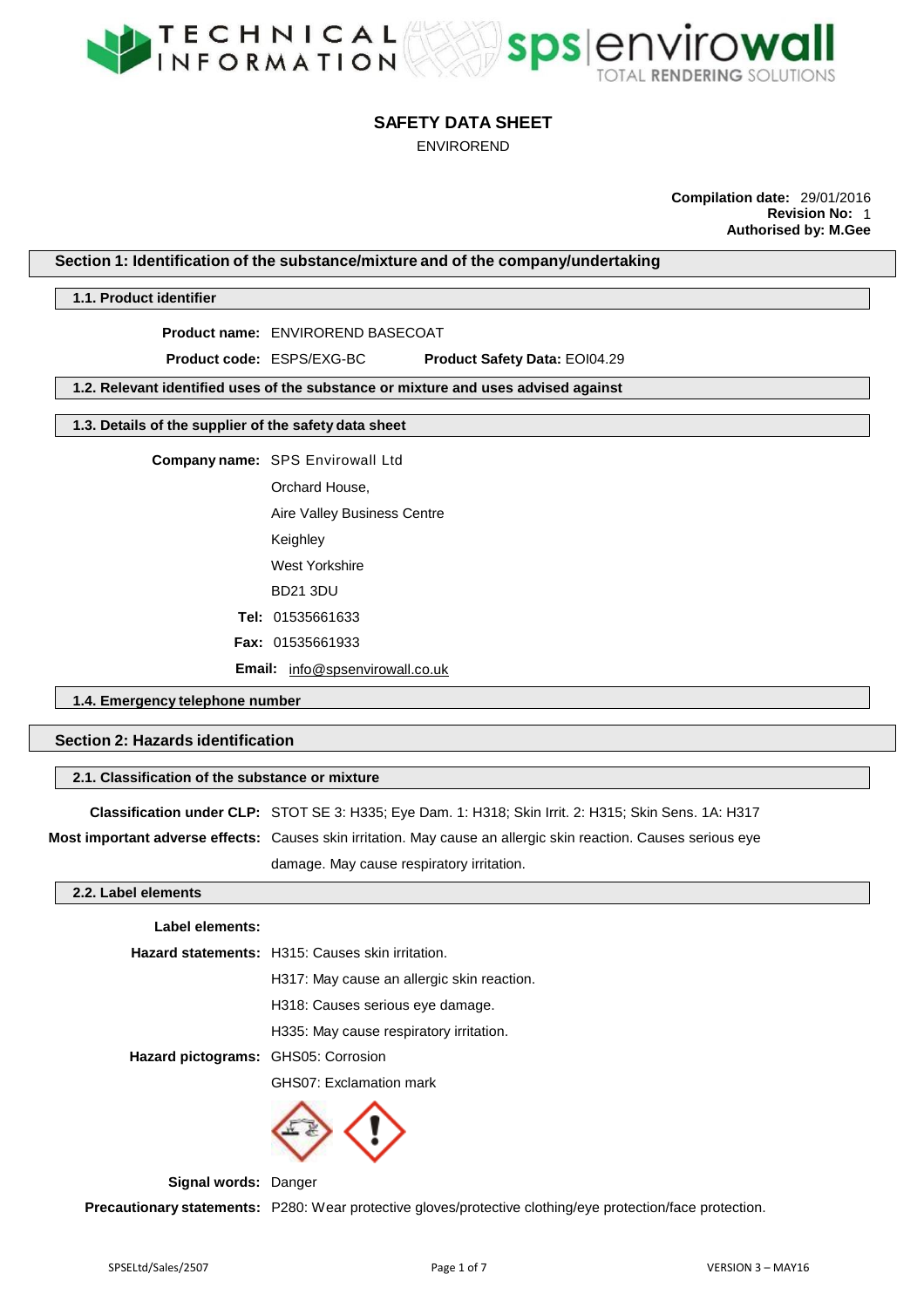



### ENVIROREND

P302+352: IF ON SKIN: Wash with plenty of water/.

P304+340: IF INHALED: Remove person to fresh air and keep comfortable for breathing.

P305+351+338: IF IN EYES: Rinse cautiously with water for several minutes. Remove

contact lenses, if present and easy to do. Continue rinsing.

P310: Immediately call a POISON CENTER/doctor/.

P321: Specific treatment (see instructions on this label).

## **2.3. Other hazards**

**PBT:** This product is not identified as a PBT/vPvB substance.

## **Section 3: Composition/information on ingredients**

## **3.2. Mixtures**

### WHITE CEMENT

| 266-043-4 | 65997-15-1 | $\overline{\phantom{0}}$ | Skin Irrit. 2: H315; Skin Sens. 1A: | 10-30% |
|-----------|------------|--------------------------|-------------------------------------|--------|
|           |            |                          | H317; Eye Dam. 1: H318; STOT SE 3:  |        |
|           |            |                          | H <sub>335</sub>                    |        |

### PORTLAND CEMENT

| 266-043-4 | 65997-15-1 | Skin Irrit. 2: H315; Skin Sens. 1A: | 1-10% |
|-----------|------------|-------------------------------------|-------|
|           |            | H317; Eye Dam. 1: H318; STOT SE 3:  |       |
|           |            | H <sub>335</sub>                    |       |

#### HYDRATED LIME - REACH registered number(s): 01-2119475151-45-0135

| 215-137-3 | 1305-62-0 | STOT SE 3: H335; Skin Irrit. 2: H315; | $-10%$ |
|-----------|-----------|---------------------------------------|--------|
|           |           | Eve Dam. 1: H318                      |        |

## **Section 4: First aid measures**

#### **4.1. Description of first aid measures**

**Skin contact:** Remove all contaminated clothes and footwear immediately unless stuck to skin. Wash immediately with plenty of soap and water.

- **Eye contact:** Bathe the eye with running water for 15 minutes. Transfer to hospital for specialist examination.
	- **Ingestion:** Wash out mouth with water. Do not induce vomiting. If conscious, give half a litre of water to drink immediately. Consult a doctor.

**Inhalation:** Remove casualty from exposure ensuring one's own safety whilst doing so.

#### **4.2. Most important symptoms and effects, both acute and delayed**

| <b>Skin contact:</b> There may be irritation and redness at the site of contact. |  |
|----------------------------------------------------------------------------------|--|
|----------------------------------------------------------------------------------|--|

- **Eye contact:** There may be pain and redness. The eyes may water profusely. There may be severe pain. The vision may become blurred. May cause permanent damage.
	- **Ingestion:** There may be soreness and redness of the mouth and throat. Nausea and stomach pain may occur.
	- **Inhalation:** There may be irritation of the throat with a feeling of tightness in the chest.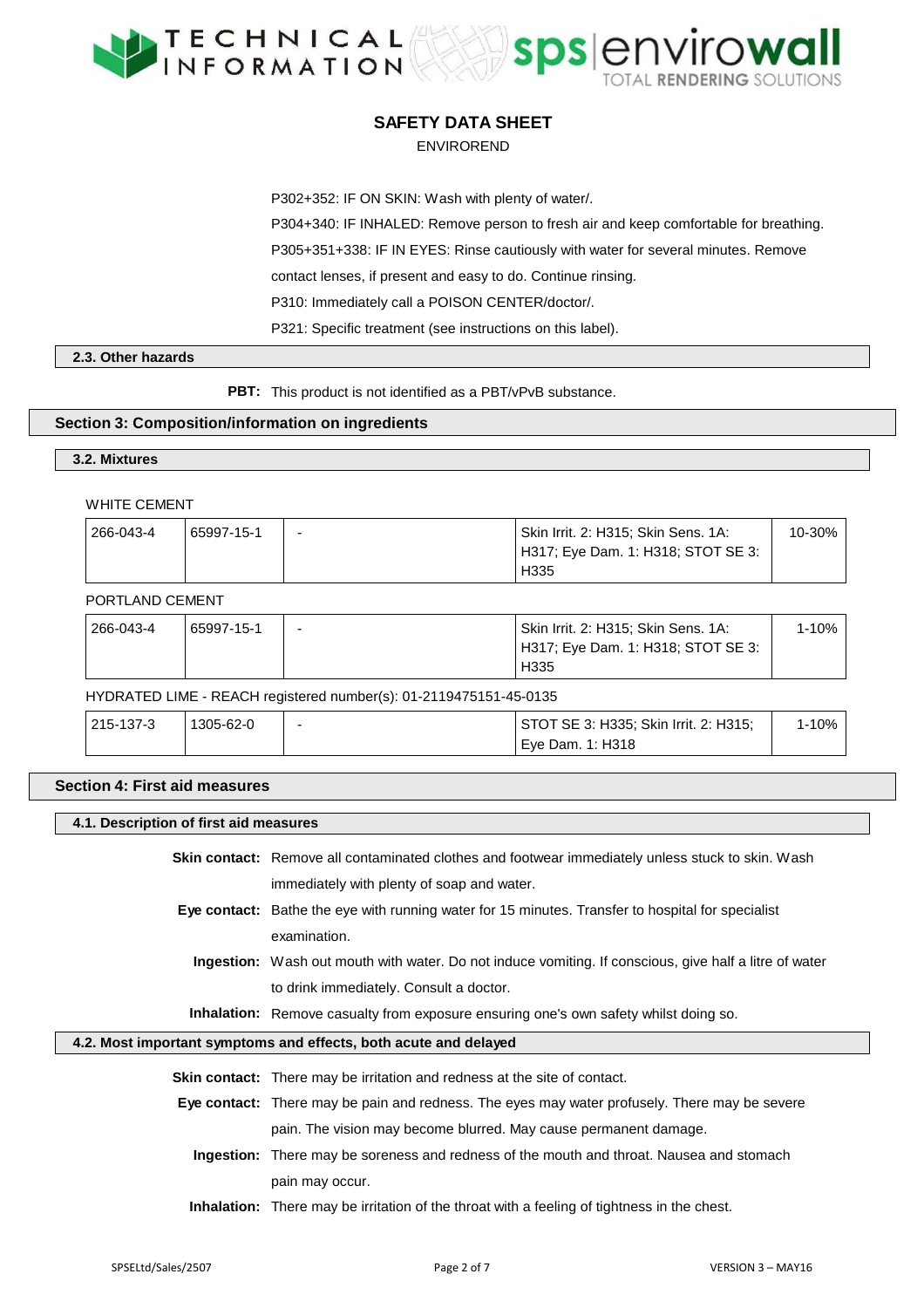



## ENVIROREND

**Delayed / immediate effects:** Immediate effects can be expected after short-term exposure.

**4.3. Indication of any immediate medical attention and special treatment needed**

**Immediate / special treatment:** Eye bathing equipment should be available on the premises.

#### **Section 5: Fire-fighting measures**

#### **5.1. Extinguishing media**

**Extinguishing media:** Suitable extinguishing media for the surrounding fire should be used. Use water spray to cool containers.

**5.2. Special hazards arising from the substance or mixture**

**Exposure hazards:** In combustion emits toxic fumes.

**5.3. Advice for fire-fighters**

**Advice for fire-fighters:** Wear self-contained breathing apparatus. Wear protective clothing to prevent contact with skin and eyes.

# **Section 6: Accidental release measures**

## **6.1. Personal precautions, protective equipment and emergency procedures**

**Personal precautions:** Mark out the contaminated area with signs and prevent access to unauthorised personnel. Do not attempt to take action without suitable protective clothing - see section

8 of SDS. Turn leaking containers leak-side up to prevent the escape of liquid.

#### **6.2. Environmental precautions**

**Environmental precautions:** Do not discharge into drains or rivers. Contain the spillage using bunding.

### **6.3. Methods and material for containment and cleaning up**

**Clean-up procedures:** Absorb into dry earth or sand. Transfer to a closable, labelled salvage container for

disposal by an appropriate method.

#### **6.4. Reference to other sections**

**Reference to other sections:** Refer to section 8 of SDS.

**Section 7: Handling and storage**

### **7.1. Precautions for safe handling**

**Handling requirements:** Avoid direct contact with the substance. Ensure there is sufficient ventilation of the area.

Avoid the formation or spread of mists in the air.

#### **7.2. Conditions for safe storage, including any incompatibilities**

**Storage conditions:** Store in a cool, well ventilated area. Keep container tightly closed.

### **7.3. Specific end use(s)**

**Specific end use(s):** No data available.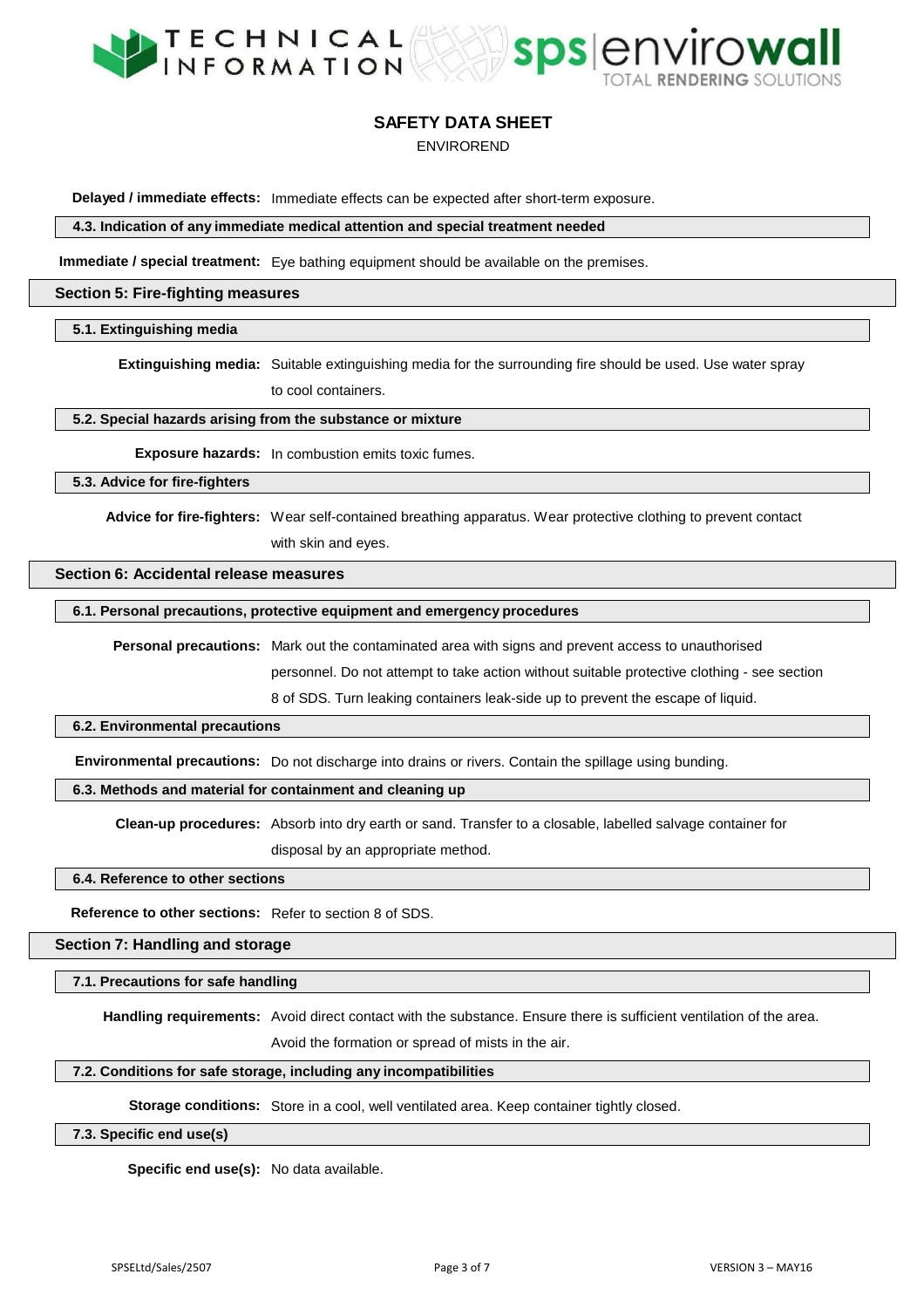



ENVIROREND

**Section 8: Exposure controls/personal protection**

### **8.1. Control parameters**

**Hazardous ingredients:** 

## **WHITE CEMENT**

**Workplace** exposure limits: **Respirable** dust

| State | 3 hour TWA | STEL<br>15 min. | 8 hour TWA         | STEL<br>15 min. |
|-------|------------|-----------------|--------------------|-----------------|
| EU    |            |                 | 4mg/m <sup>3</sup> | -               |

#### **PORTLAND CEMENT**

## **HYDRATED LIME**

| $\overline{\phantom{a}}$<br>. .<br>--<br>$\sim$ | בוזז וזו<br>. | . |  |
|-------------------------------------------------|---------------|---|--|
|                                                 |               |   |  |

**DNEL/PNEC Values**

#### **Hazardous ingredients:**

#### **HYDRATED LIME**

| $\tau_\mathsf{VDE}$ | Exposure            | Value        | Population | $E$ ffect $ $ |
|---------------------|---------------------|--------------|------------|---------------|
| <b>PNEC</b>         | Fresh water         | $490\mu g/L$ |            |               |
| <b>PNEC</b>         | Soil (agricultural) | 1080mg/L     |            |               |

**8.2. Exposure controls**

**Engineering measures:** Ensure there is sufficient ventilation of the area.

**Respiratory protection:** Self-contained breathing apparatus must be available in case of emergency.

**Hand protection:** Protective gloves.

**Eye protection:** Tightly fitting safety goggles. Ensure eye bath is to hand.

**Skin protection:** Protective clothing.

**Section 9: Physical and chemical properties**

**9.1. Information on basic physical and chemical properties**

**9.2. Other information**

**Other information:** No data available.

## **Section 10: Stability and reactivity**

**10.1. Reactivity**

**Reactivity:** Stable under recommended transport or storage conditions.

**10.2. Chemical stability**

**Chemical stability:** Stable under normal conditions.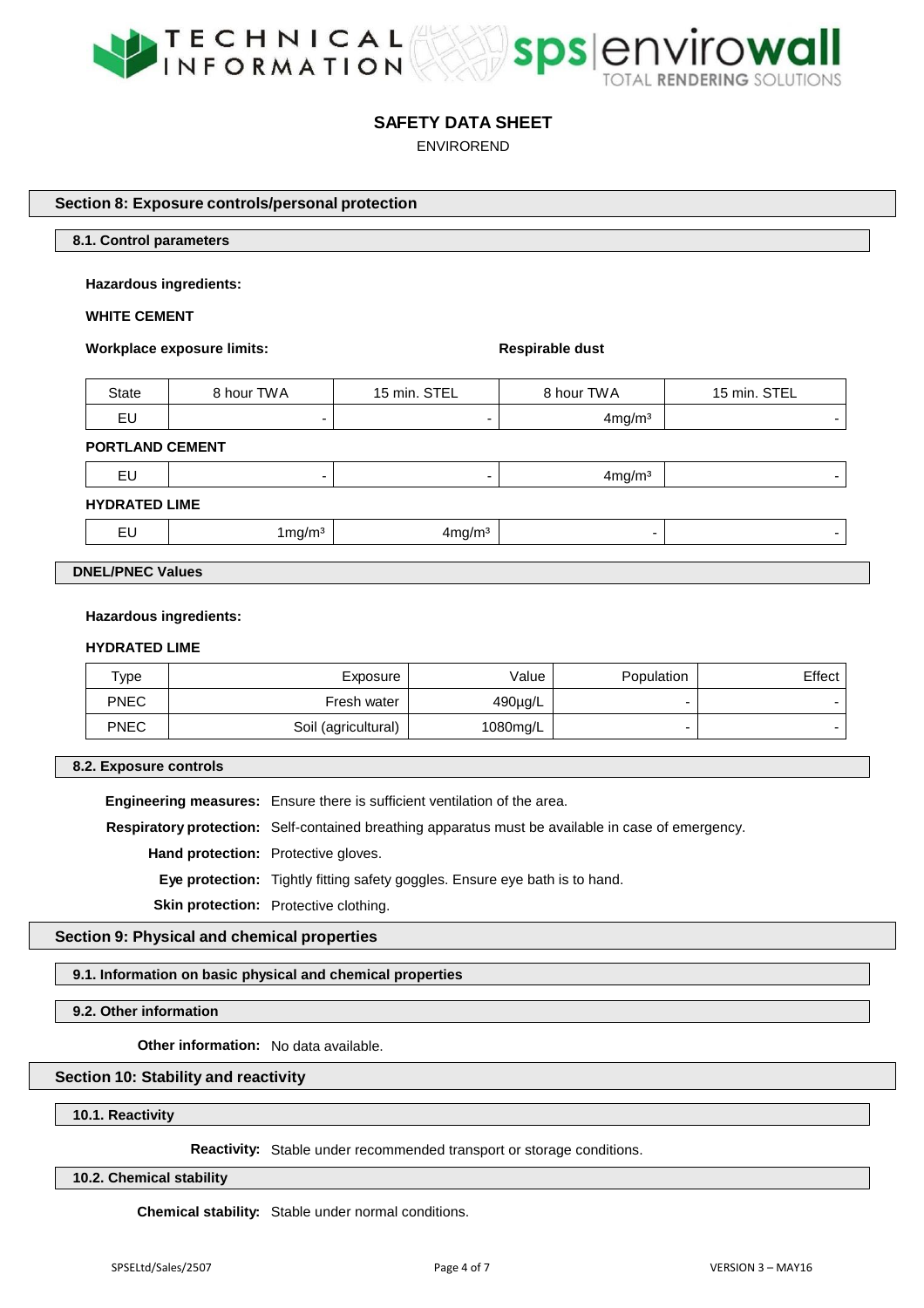



ENVIROREND

**10.3. Possibility of hazardous reactions**

**Hazardous reactions:** Hazardous reactions will not occur under normal transport or storage conditions.

Decomposition may occur on exposure to conditions or materials listed below.

## **10.4. Conditions to avoid**

**Conditions to avoid:** Heat.

**10.5. Incompatible materials**

**Materials to avoid:** Strong oxidising agents. Strong acids.

## **10.6. Hazardous decomposition products**

**Haz. decomp. products:** In combustion emits toxic fumes.

**Section 11: Toxicological information**

**11.1. Information on toxicological effects**

#### **Hazardous ingredients:**

#### **HYDRATED LIME**

| <b>DERMAL</b> | <b>RBT</b> | LD50 | -2500 | mg/kg |
|---------------|------------|------|-------|-------|
| ORAL          | <b>RAT</b> | LD50 | 2000> | mg/kg |

## **Relevant hazards for substance:**

| Hazard                        | Route      | Basis                 |
|-------------------------------|------------|-----------------------|
| Skin corrosion/irritation     | <b>DRM</b> | Hazardous: calculated |
| Serious eye damage/irritation | OPT        | Hazardous: calculated |
| STOT-single exposure          | <b>INH</b> | Hazardous: calculated |

## **Symptoms / routes of exposure**

| <b>Skin contact:</b> There may be irritation and redness at the site of contact.                   |
|----------------------------------------------------------------------------------------------------|
| Eye contact: There may be pain and redness. The eyes may water profusely. There may be severe      |
| pain. The vision may become blurred. May cause permanent damage.                                   |
| <b>Ingestion:</b> There may be soreness and redness of the mouth and throat. Nausea and stomach    |
| pain may occur.                                                                                    |
| <b>Inhalation:</b> There may be irritation of the throat with a feeling of tightness in the chest. |
| Delayed / immediate effects: Immediate effects can be expected after short-term exposure.          |

## **Section 12: Ecological information**

**12.1. Toxicity**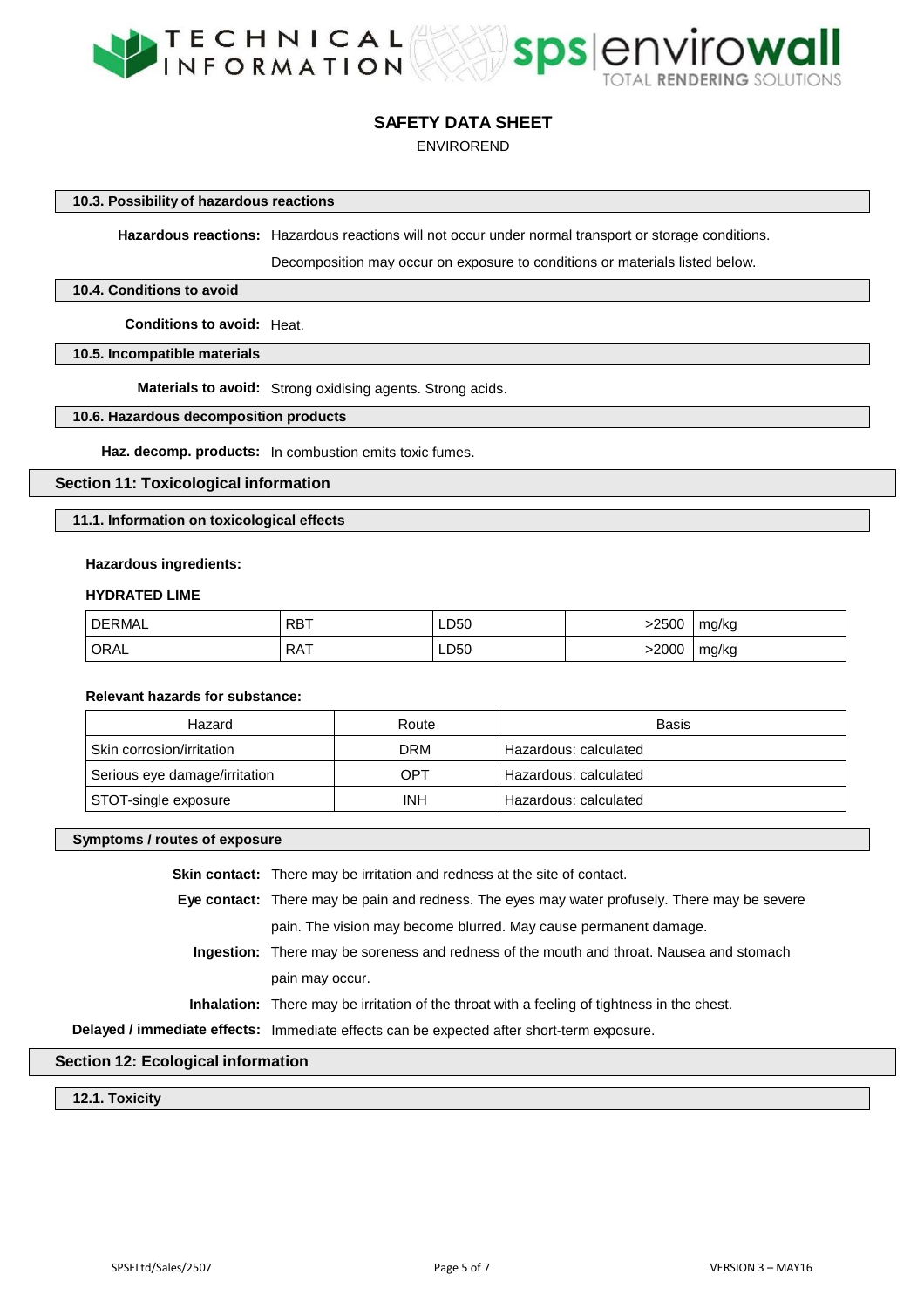



ENVIROREND

### **Hazardous ingredients:**

#### **HYDRATED LIME**

| <b>FRESHWATER ALGAE</b>    | 48H EC50  | 184.57 | mg/l  |
|----------------------------|-----------|--------|-------|
| <b>FRESHWATER ALGAE</b>    | 72H NOEC  | 48     | mg/l  |
| Freshwater fish            | 96H LC50  | 50.6   | mq/l  |
| Freshwater invertebrates   | 48H EC50  | 49.1   | mg/l  |
| Marine water fish          | 96H LC50  | 457    | mg/l  |
| Marine water invertebrates | 14d NOEC  | 32     | mg/l  |
| Marinewater invertebrates  | 96H LC50  | 158    | mg/l  |
| Soil macroorganisms        | EC10/LC10 | 2000   | mg/kg |
| Soil microorganisms        | EC10/LC10 | 12000  | mg/kg |
| <b>Terrestrial plants</b>  | 21d NOEC  | 1080   | mg/kg |

## **12.2. Persistence and degradability**

## **Persistence and degradability:** Biodegradable.

## **12.3. Bioaccumulative potential**

**Bioaccumulative potential:** No bioaccumulation potential.

**12.4. Mobility in soil**

**Mobility:** Readily absorbed into soil.

**12.5. Results of PBT and vPvB assessment**

**PBT identification:** This product is not identified as a PBT/vPvB substance.

**12.6. Other adverse effects**

**Other adverse effects:** Negligible ecotoxicity.

**Section 13: Disposal considerations**

**13.1. Waste treatment methods**

**Disposal operations:** Transfer to a suitable container and arrange for collection by specialised disposal company.

> **NB:** The user's attention is drawn to the possible existence of regional or national regulations regarding disposal.

## **Section 14: Transport information**

**Transport class:** This product does not require a classification for transport.

## **Section 15: Regulatory information**

## **15.1. Safety, health and environmental regulations/legislation specific for the substance or mixture**

**Specific regulations:** Not applicable.